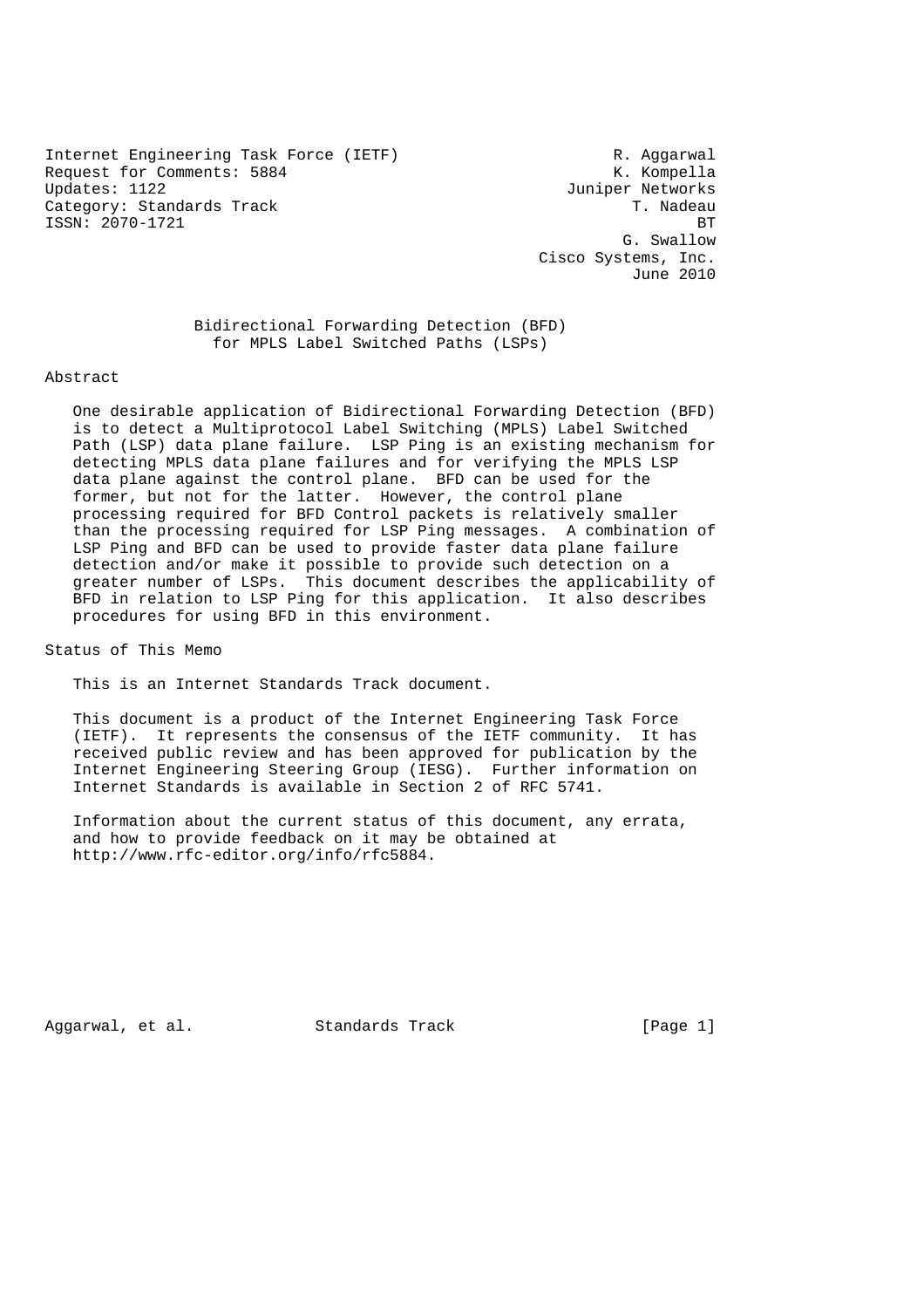Copyright Notice

 Copyright (c) 2010 IETF Trust and the persons identified as the document authors. All rights reserved.

 This document is subject to BCP 78 and the IETF Trust's Legal Provisions Relating to IETF Documents (http://trustee.ietf.org/license-info) in effect on the date of publication of this document. Please review these documents carefully, as they describe your rights and restrictions with respect to this document. Code Components extracted from this document must include Simplified BSD License text as described in Section 4.e of the Trust Legal Provisions and are provided without warranty as described in the Simplified BSD License.

 This document may contain material from IETF Documents or IETF Contributions published or made publicly available before November 10, 2008. The person(s) controlling the copyright in some of this material may not have granted the IETF Trust the right to allow modifications of such material outside the IETF Standards Process. Without obtaining an adequate license from the person(s) controlling the copyright in such materials, this document may not be modified outside the IETF Standards Process, and derivative works of it may not be created outside the IETF Standards Process, except to format it for publication as an RFC or to translate it into languages other than English.

# Table of Contents

|  | 3.2. Using BFD in Conjunction with LSP Ping 5 |  |
|--|-----------------------------------------------|--|
|  |                                               |  |
|  |                                               |  |
|  |                                               |  |
|  | 6.1. BFD Discriminator TLV in LSP Ping 8      |  |
|  |                                               |  |
|  |                                               |  |
|  |                                               |  |
|  |                                               |  |
|  |                                               |  |
|  |                                               |  |
|  |                                               |  |
|  |                                               |  |

Aggarwal, et al. Standards Track [Page 2]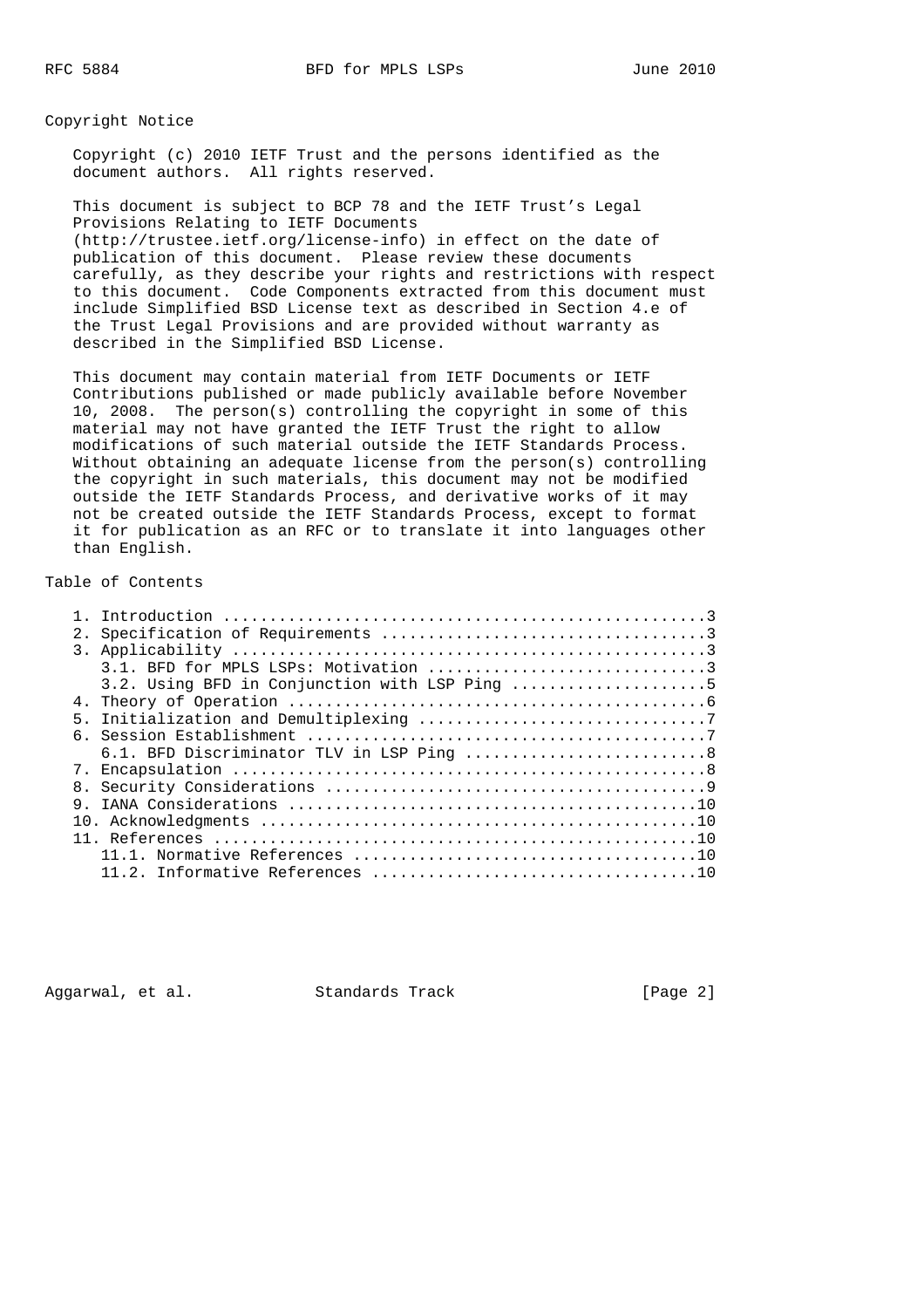### 1. Introduction

 One desirable application of Bidirectional Forwarding Detection (BFD) is to track the liveness of a Multiprotocol Label Switching (MPLS) Label Switched Path (LSP). In particular, BFD can be used to detect a data plane failure in the forwarding path of an MPLS LSP. LSP Ping [RFC4379] is an existing mechanism for detecting MPLS LSP data plane failures and for verifying the MPLS LSP data plane against the control plane. This document describes the applicability of BFD in relation to LSP Ping for detecting MPLS LSP data plane failures. It also describes procedures for using BFD for detecting MPLS LSP data plane failures.

2. Specification of Requirements

 The key words "MUST", "MUST NOT", "REQUIRED", "SHALL", "SHALL NOT", "SHOULD", "SHOULD NOT", "RECOMMENDED", "MAY", and "OPTIONAL" in this document are to be interpreted as described in [RFC2119].

3. Applicability

 In the event of an MPLS LSP failing to deliver data traffic, it may not always be possible to detect the failure using the MPLS control plane. For instance, the control plane of the MPLS LSP may be functional while the data plane may be mis-forwarding or dropping data. Hence, there is a need for a mechanism to detect a data plane failure in the MPLS LSP path [RFC4377].

3.1. BFD for MPLS LSPs: Motivation

 LSP Ping described in [RFC4379] is an existing mechanism for detecting an MPLS LSP data plane failure. In addition, LSP Ping also provides a mechanism for verifying the MPLS control plane against the data plane. This is done by ensuring that the LSP is mapped to the same Forwarding Equivalence Class (FEC), at the egress, as the ingress.

 BFD cannot be used for verifying the MPLS control plane against the data plane. However, BFD can be used to detect a data plane failure in the forwarding path of an MPLS LSP. The LSP may be associated with any of the following FECs:

- a) Resource Reservation Protocol (RSVP) LSP\_Tunnel IPv4/IPv6 Session [RFC3209]
- b) Label Distribution Protocol (LDP) IPv4/IPv6 prefix [RFC5036]
- c) Virtual Private Network (VPN) IPv4/IPv6 prefix [RFC4364]

Aggarwal, et al. Standards Track [Page 3]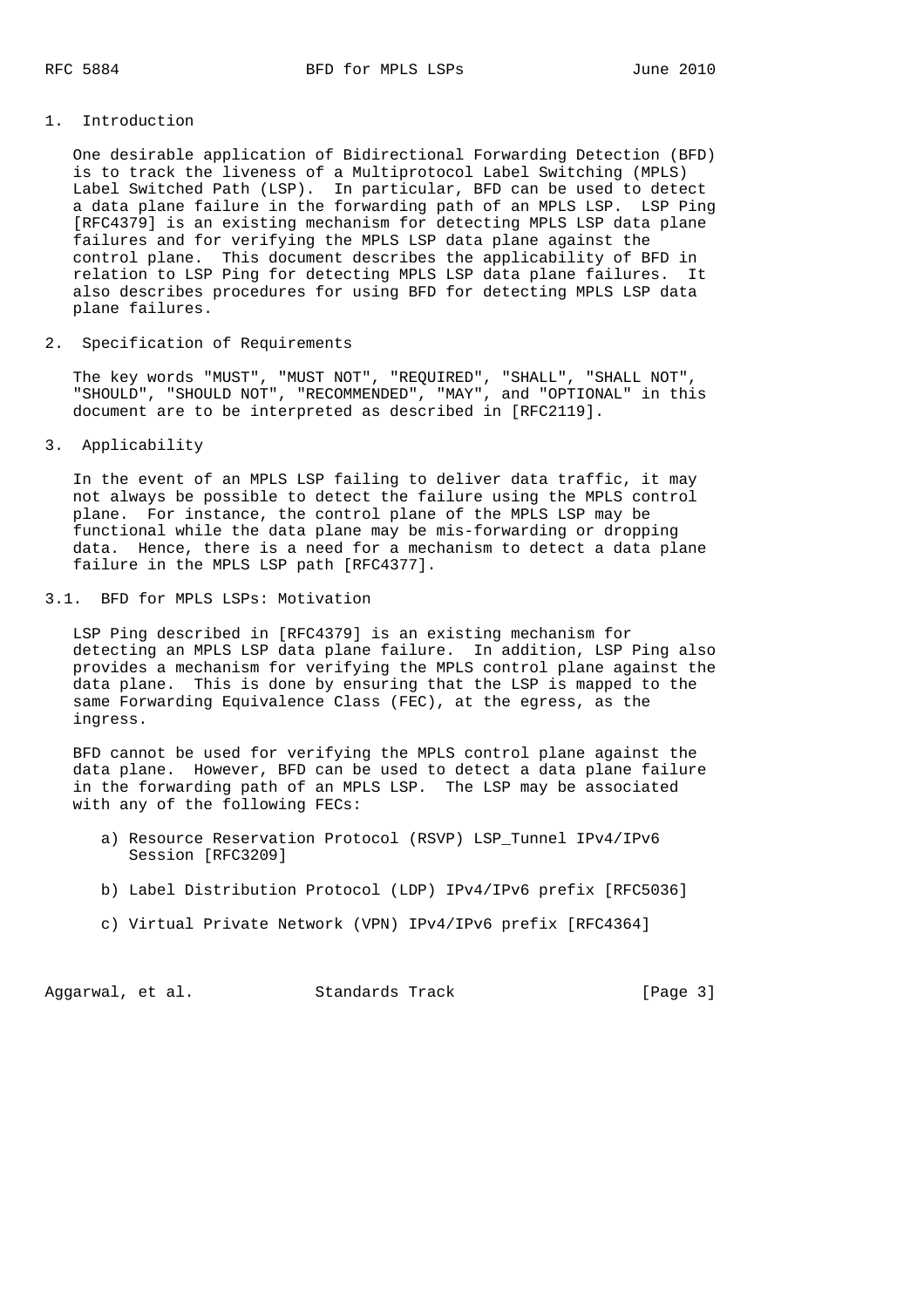- d) Layer 2 VPN [L2-VPN]
- e) Pseudowires based on PWid FEC and Generalized PWid FEC [RFC4447]
- f) Border Gateway Protocol (BGP) labeled prefixes [RFC3107]

 LSP Ping includes extensive control plane verification. BFD, on the other hand, was designed as a lightweight means of testing only the data plane. As a result, LSP Ping is computationally more expensive than BFD for detecting MPLS LSP data plane faults. BFD is also more suitable for being implemented in hardware or firmware due to its fixed packet format. Thus, the use of BFD for detecting MPLS LSP data plane faults has the following advantages:

- a) Support for fault detection for greater number of LSPs.
- b) Fast detection. Detection with sub-second granularity is considered as fast detection. LSP Ping is intended to be used in an environment where fault detection messages are exchanged, either for diagnostic purposes or for infrequent periodic fault detection, in the order of tens of seconds or minutes. Hence, it is not appropriate for fast detection. BFD, on the other hand, is designed for sub-second fault detection intervals. Following are some potential cases when fast detection may be desirable for MPLS LSPs:
	- 1. In the case of a bypass LSP used for a facility-based link or node protection [RFC4090]. In this case, the bypass LSP is essentially being used as an alternate link to protect one or more LSPs. It represents an aggregate and is used to carry data traffic belonging to one or more LSPs, when the link or the node being protected fails. Hence, fast failure detection of the bypass LSP may be desirable particularly in the event of link or node failure when the data traffic is moved to the bypass LSP.
	- 2. MPLS Pseudowires (PWs). Fast detection may be desired for MPLS PWs depending on i) the model used to layer the MPLS network with the Layer 2 network, and ii) the service that the PW is emulating. For a non-overlay model between the Layer 2 network and the MPLS network, the provider may rely on PW fault detection to provide service status to the end systems. Also, in that case, interworking scenarios such as ATM/Frame Relay interworking may force periodic PW fault detection messages. Depending on the requirements of the service that the MPLS PW is emulating, fast failure detection may be desirable.

Aggarwal, et al. Standards Track [Page 4]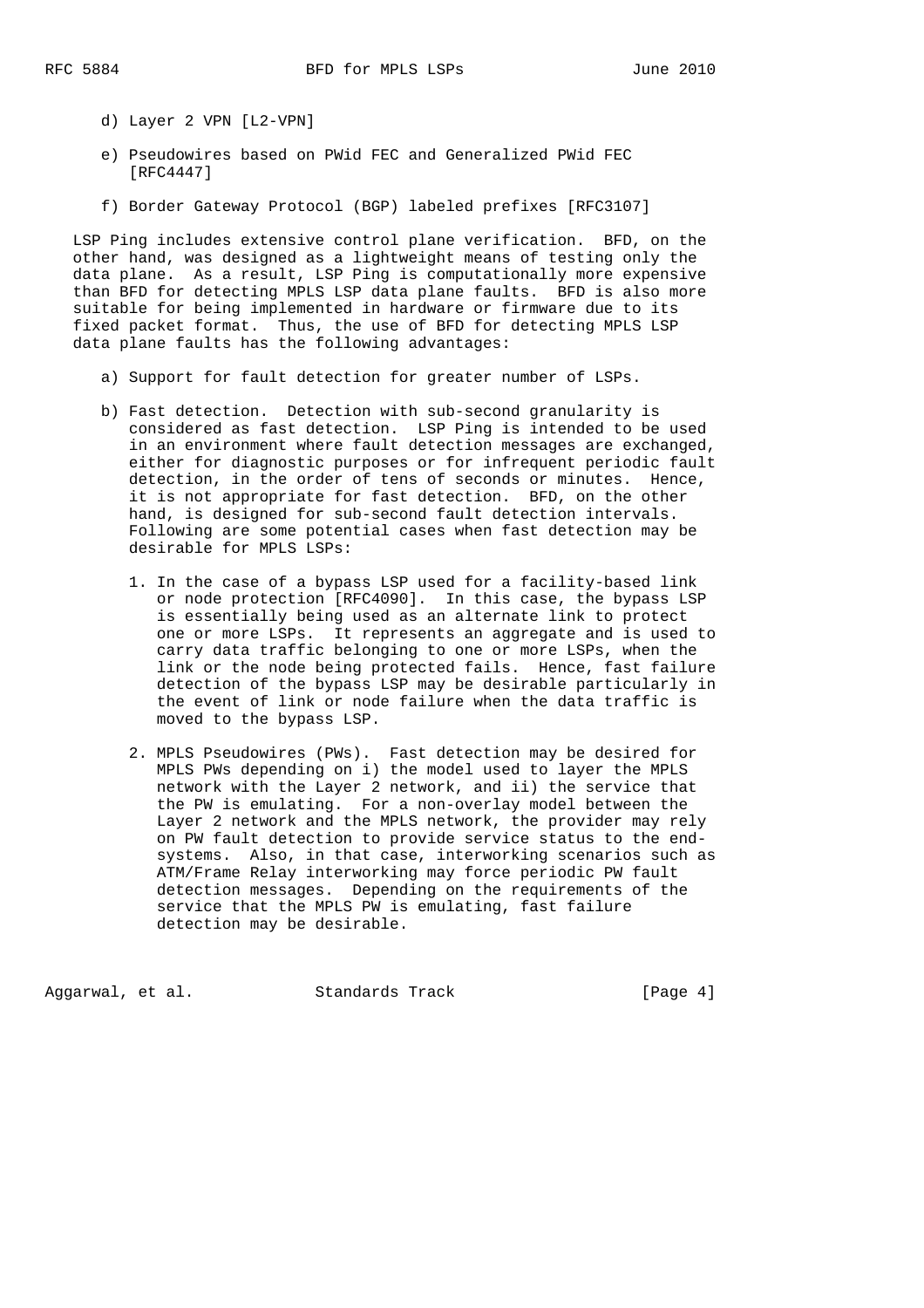There may be other potential cases where fast failure detection is desired for MPLS LSPs.

3.2. Using BFD in Conjunction with LSP Ping

 BFD can be used for MPLS LSP data plane fault detection. However, it does not have all the functionality of LSP Ping. In particular, it cannot be used for verifying the control plane against the data plane. LSP Ping performs the following functions that are outside the scope of BFD:

- a) Association of an LSP Ping Echo request message with a FEC. In the case of Penultimate Hop Popping (PHP) or when the egress Label Switching Router (LSR) distributes an explicit null label to the penultimate hop router, for a single label stack LSP, the only way to associate a fault detection message with a FEC is by carrying the FEC in the message. LSP Ping provides this functionality. Next-hop label allocation also makes it necessary to carry the FEC in the fault detection message as the label alone is not sufficient to identify the LSP being verified. In addition, presence of the FEC in the Echo request message makes it possible to verify the control plane against the data plane at the egress LSR.
- b) Equal Cost Multi-Path (ECMP) considerations. LSP Ping traceroute makes it possible to probe multiple alternate paths for LDP IP FECs.
- c) Traceroute. LSP Ping supports traceroute for a FEC and it can be used for fault isolation.

 Hence, BFD is used in conjunction with LSP Ping for MPLS LSP fault detection:

- i) LSP Ping is used for bootstrapping the BFD session as described later in this document.
- ii) BFD is used to exchange fault detection (i.e., BFD session) packets at the required detection interval.
- iii) LSP Ping is used to periodically verify the control plane against the data plane by ensuring that the LSP is mapped to the same FEC, at the egress, as the ingress.

Aggarwal, et al. Standards Track [Page 5]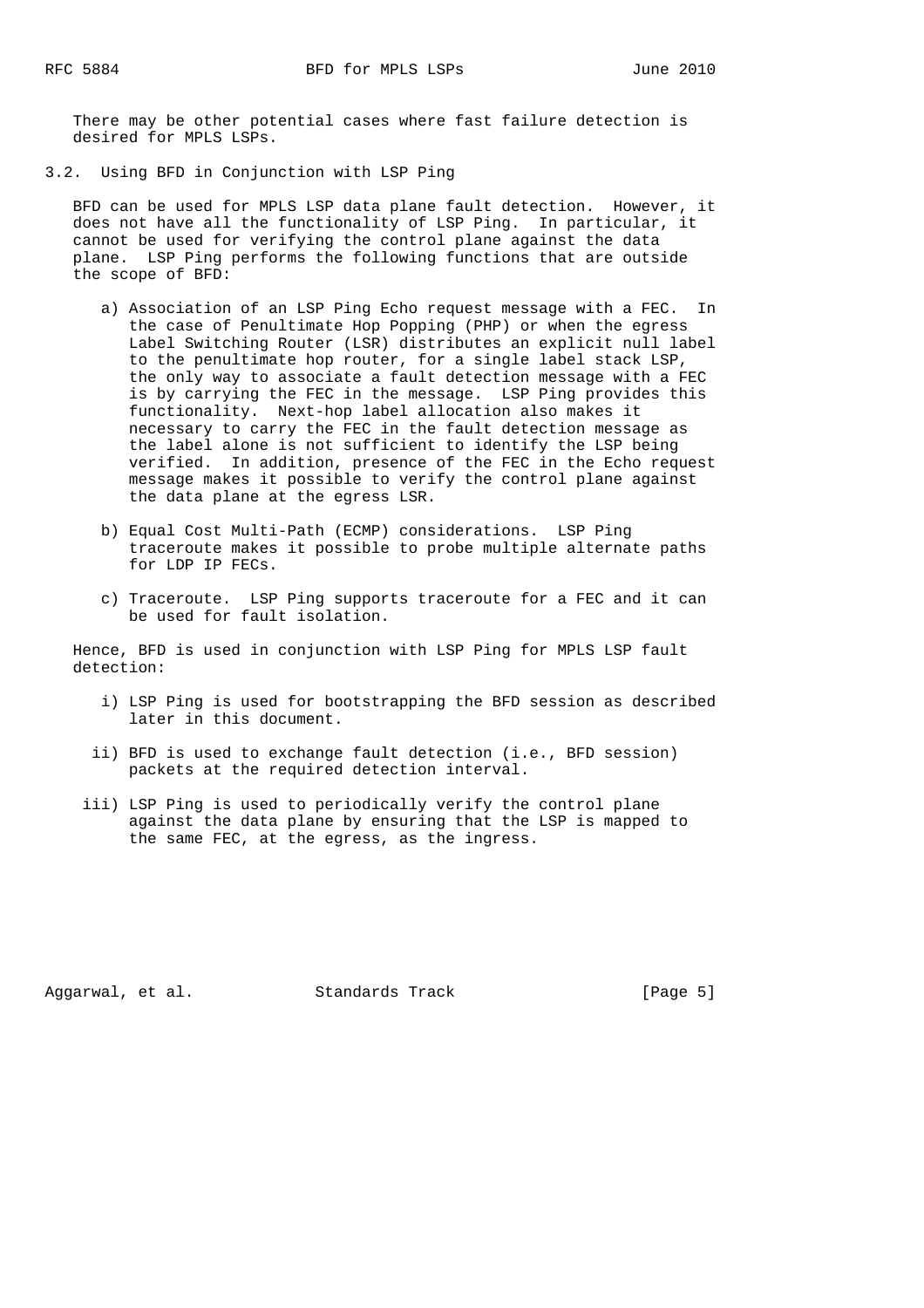### 4. Theory of Operation

 To use BFD for fault detection on an MPLS LSP, a BFD session MUST be established for that particular MPLS LSP. BFD Control packets MUST be sent along the same data path as the LSP being verified and are processed by the BFD processing module of the egress LSR. If the LSP is associated with multiple FECs, a BFD session SHOULD be established for each FEC. For instance, this may happen in the case of next-hop label allocation. Hence, the operation is conceptually similar to the data plane fault detection procedures of LSP Ping.

 If MPLS fast-reroute is being used for the MPLS LSP, the use of BFD for fault detection can result in false fault detections if the BFD fault detection interval is less than the MPLS fast-reroute switchover time. When MPLS fast-reroute is triggered because of a link or node failure, BFD Control packets will be dropped until traffic is switched on to the backup LSP. If the time taken to perform the switchover exceeds the BFD fault detection interval, a fault will be declared even though the MPLS LSP is being locally repaired. To avoid this, the BFD fault detection interval should be greater than the fast-reroute switchover time. An implementation SHOULD provide configuration options to control the BFD fault detection interval.

 If there are multiple alternate paths from an ingress LSR to an egress LSR for an LDP IP FEC, LSP Ping traceroute MAY be used to determine each of these alternate paths. A BFD session SHOULD be established for each alternate path that is discovered.

 Periodic LSP Ping Echo request messages SHOULD be sent by the ingress LSR to the egress LSR along the same data path as the LSP. This is to periodically verify the control plane against the data plane by ensuring that the LSP is mapped to the same FEC, at the egress, as the ingress. The rate of generation of these LSP Ping Echo request messages SHOULD be significantly less than the rate of generation of the BFD Control packets. An implementation MAY provide configuration options to control the rate of generation of the periodic LSP Ping Echo request messages.

 To enable fault detection procedures specified in this document, for a particular MPLS LSP, this document requires the ingress and egress LSRs to be configured. This includes configuration for supporting BFD and LSP Ping as specified in this document. It also includes configuration that enables the ingress LSR to determine the method used by the egress LSR to identify Operations, Administration, and Maintenance (OAM) packets, e.g., whether the Time to Live (TTL) of the innermost MPLS label needs to be set to 1 to enable the egress

Aggarwal, et al. Standards Track [Page 6]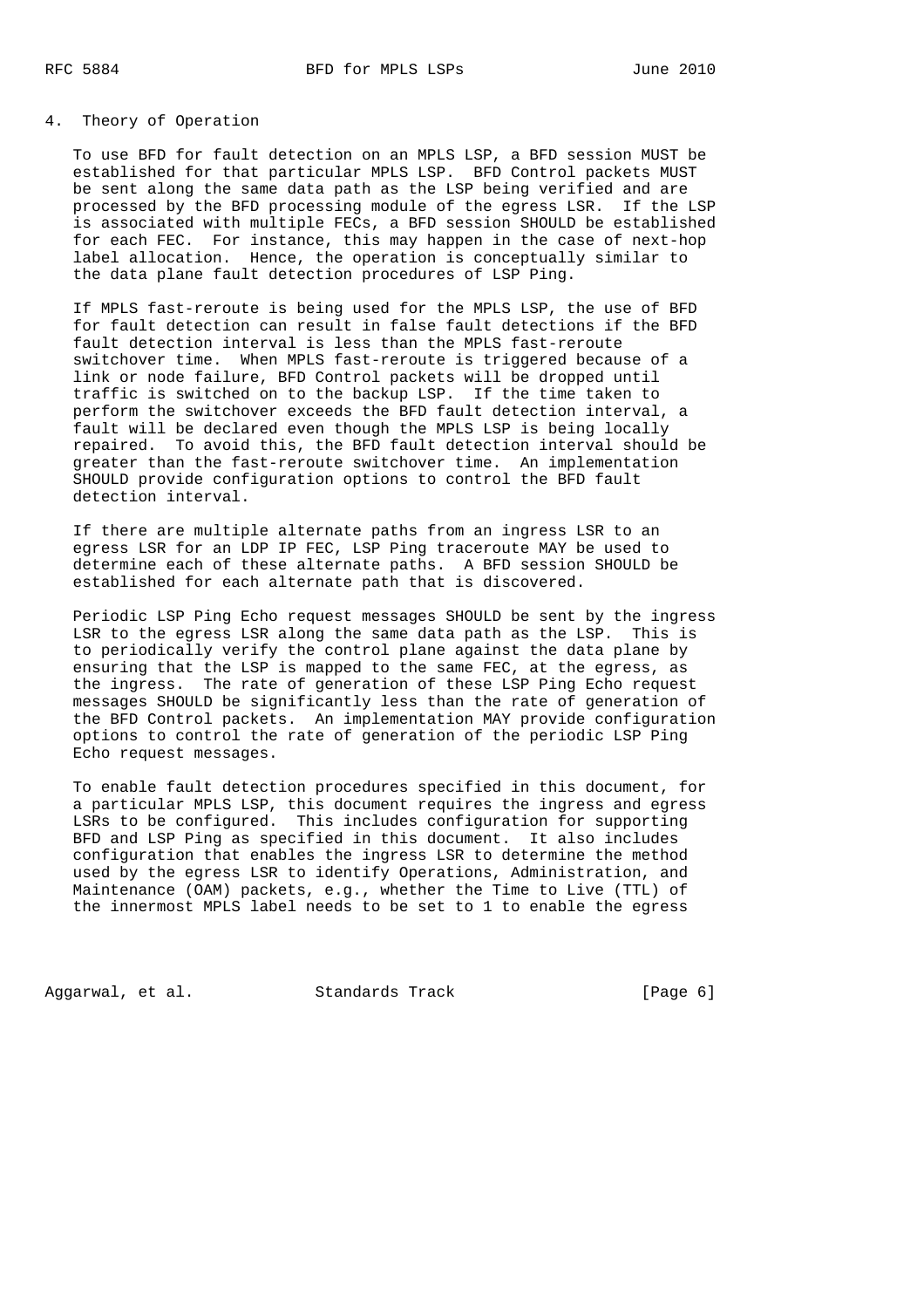LSR to identify the OAM packet. For fault detection for MPLS PWs, this document assumes that the PW control channel type [RFC5085] is configured and the support of LSP Ping is also configured.

### 5. Initialization and Demultiplexing

 A BFD session may be established for a FEC associated with an MPLS LSP. As described above, in the case of PHP or when the egress LSR distributes an explicit null label to the penultimate hop router, or next-hop label allocation, the BFD Control packet received by the egress LSR does not contain sufficient information to associate it with a BFD session. Hence, the demultiplexing MUST be done using the remote discriminator field in the received BFD Control packet. The exchange of BFD discriminators for this purpose is described in the next section.

# 6. Session Establishment

 A BFD session is bootstrapped using LSP Ping. This specification describes procedures only for BFD asynchronous mode. BFD demand mode is outside the scope of this specification. Further, the use of the Echo function is outside the scope of this specification. The initiation of fault detection for a particular <MPLS LSP, FEC> combination results in the exchange of LSP Ping Echo request and Echo reply packets, in the ping mode, between the ingress and egress LSRs for that <MPLS LSP, FEC>. To establish a BFD session, an LSP Ping Echo request message MUST carry the local discriminator assigned by the ingress LSR for the BFD session. This MUST subsequently be used as the My Discriminator field in the BFD session packets sent by the ingress LSR.

 On receipt of the LSP Ping Echo request message, the egress LSR MUST send a BFD Control packet to the ingress LSR, if the validation of the FEC in the LSP Ping Echo request message succeeds. This BFD Control packet MUST set the Your Discriminator field to the discriminator received from the ingress LSR in the LSP Ping Echo request message. The egress LSR MAY respond with an LSP Ping Echo reply message that carries the local discriminator assigned by it for the BFD session. The local discriminator assigned by the egress LSR MUST be used as the My Discriminator field in the BFD session packets sent by the egress LSR.

 The ingress LSR follows the procedures in [BFD] to send BFD Control packets to the egress LSR in response to the BFD Control packets received from the egress LSR. The BFD Control packets from the ingress to the egress LSR MUST set the local discriminator of the egress LSR, in the Your Discriminator field. The egress LSR demultiplexes the BFD session based on the received Your

Aggarwal, et al. Standards Track [Page 7]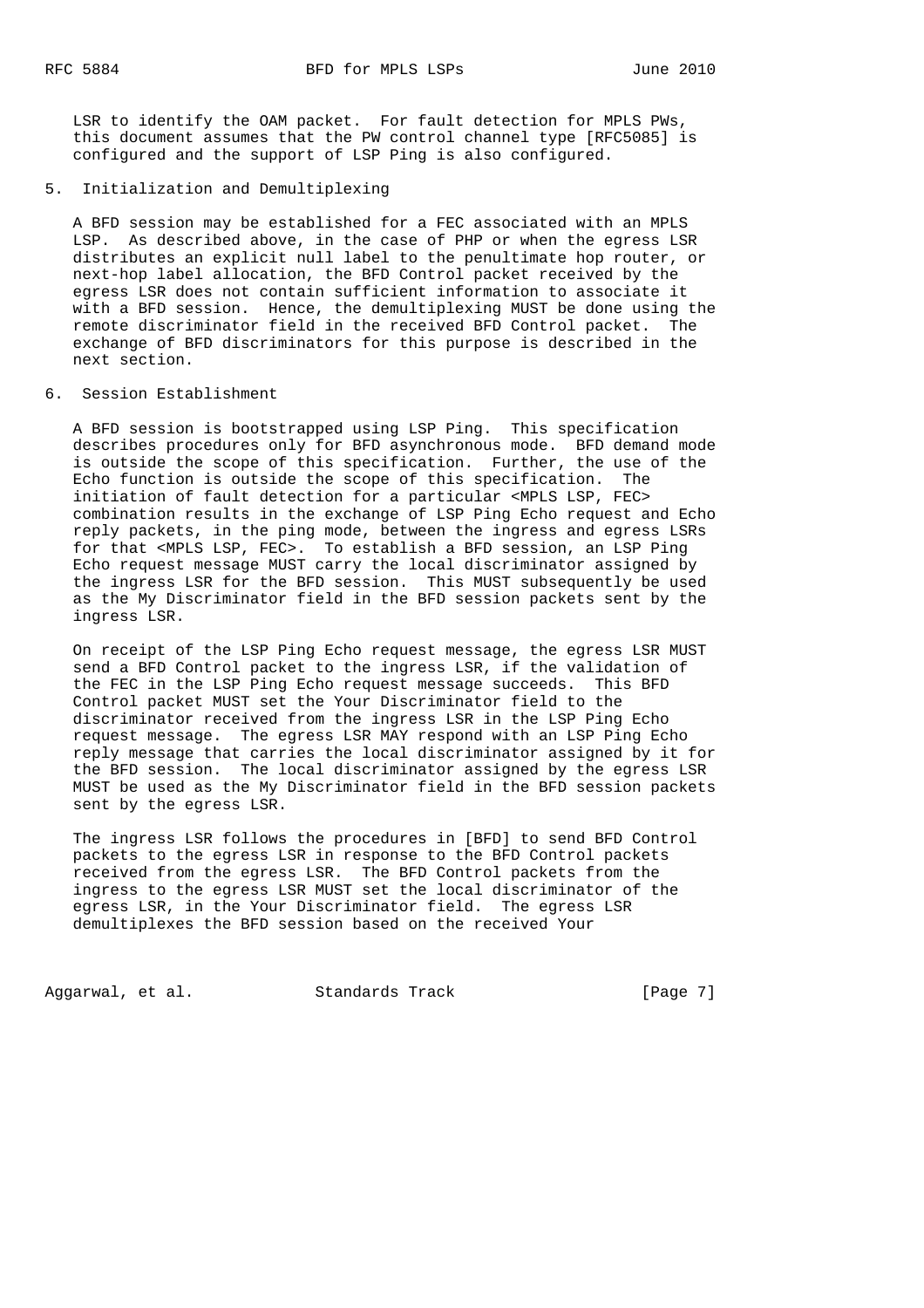Discriminator field. As mentioned above, the egress LSR MUST send Control packets to the ingress LSR with the Your Discriminator field set to the local discriminator of the ingress LSR. The ingress LSR uses this to demultiplex the BFD session.

### 6.1. BFD Discriminator TLV in LSP Ping

 LSP Ping Echo request and Echo reply messages carry a BFD discriminator TLV for the purpose of session establishment as described above. IANA has assigned a type value of 15 to this TLV. This TLV has a length of 4. The value contains the 4-byte local discriminator that the LSR, sending the LSP Ping message, associates with the BFD session.

 If the BFD session is not in UP state, the periodic LSP Ping Echo request messages MUST include the BFD Discriminator TLV.

7. Encapsulation

 BFD Control packets sent by the ingress LSR MUST be encapsulated in the MPLS label stack that corresponds to the FEC for which fault detection is being performed. If the label stack has a depth greater than one, the TTL of the inner MPLS label MAY be set to 1. This may be necessary for certain FECs to enable the egress LSR's control plane to receive the packet [RFC4379]. For MPLS PWs, alternatively, the presence of a fault detection message may be indicated by setting a bit in the control word [RFC5085].

 The BFD Control packet sent by the ingress LSR MUST be a UDP packet with a well-known destination port 3784 [BFD-IP] and a source port assigned by the sender as per the procedures in [BFD-IP]. The source IP address is a routable address of the sender. The destination IP address MUST be randomly chosen from the 127/8 range for IPv4 and from the 0:0:0:0:0:FFFF:7F00/104 range for IPv6 with the following exception. If the FEC is an LDP IP FEC, the ingress LSR may discover multiple alternate paths to the egress LSR for this FEC using LSP Ping traceroute. In this case, the destination IP address, used in a BFD session established for one such alternate path, is the address in the  $127/8$  range for IPv4 or  $0:0:0:0:0:$ FFFF:7F00/104 range for IPv6 discovered by LSP Ping traceroute [RFC4379] to exercise that particular alternate path.

 The motivation for using the address range 127/8 is the same as specified in Section 2.1 of [RFC4379]. This is an exception to the behavior defined in [RFC1122].

The IP TTL or hop limit MUST be set to 1 [RFC4379].

Aggarwal, et al. Standards Track [Page 8]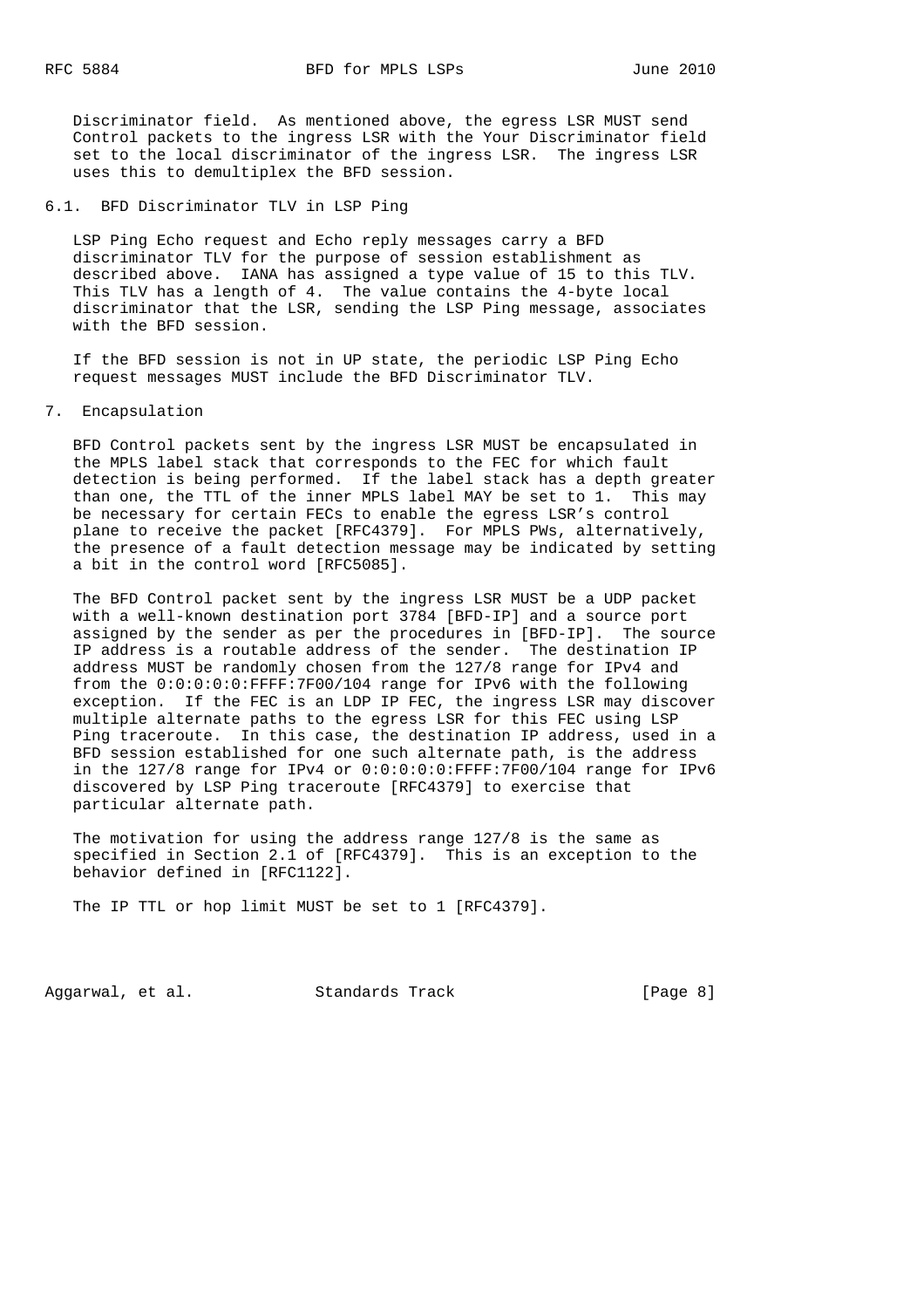BFD Control packets sent by the egress LSR are UDP packets. The source IP address is a routable address of the replier.

 The BFD Control packet sent by the egress LSR to the ingress LSR MAY be routed based on the destination IP address as per the procedures in [BFD-MHOP]. If this is the case, the destination IP address MUST be set to the source IP address of the LSP Ping Echo request message, received by the egress LSR from the ingress LSR.

 Or the BFD Control packet sent by the egress LSR to the ingress LSR MAY be encapsulated in an MPLS label stack. In this case, the presence of the fault detection message is indicated as described above. This may be the case if the FEC for which the fault detection is being performed corresponds to a bidirectional LSP or an MPLS PW. This may also be the case when there is a return LSP from the egress LSR to the ingress LSR. In this case, the destination IP address MUST be randomly chosen from the 127/8 range for IPv4 and from the 0:0:0:0:0:FFFF:7F00/104 range for IPv6.

 The BFD Control packet sent by the egress LSR MUST have a well-known destination port 4784, if it is routed [BFD-MHOP], or it MUST have a well-known destination port 3784 [BFD-IP] if it is encapsulated in a MPLS label stack. The source port MUST be assigned by the egress LSR as per the procedures in [BFD-IP].

 Note that once the BFD session for the MPLS LSP is UP, either end of the BFD session MUST NOT change the source IP address and the local discriminator values of the BFD Control packets it generates, unless it first brings down the session. This implies that an LSR MUST ignore BFD packets for a given session, demultiplexed using the received Your Discriminator field, if the session is in UP state and if the My Discriminator or the Source IP address fields of the received packet do not match the values associated with the session.

### 8. Security Considerations

 Security considerations discussed in [BFD], [BFD-MHOP], and [RFC4379] apply to this document. For BFD Control packets sent by the ingress LSR or when the BFD Control packet sent by the egress LSR are encapsulated in an MPLS label stack, MPLS security considerations apply. These are discussed in [MPLS-SEC]. When BFD Control packets sent by the egress LSR are routed, the authentication considerations discussed in [BFD-MHOP] should be followed.

Aggarwal, et al. Standards Track [Page 9]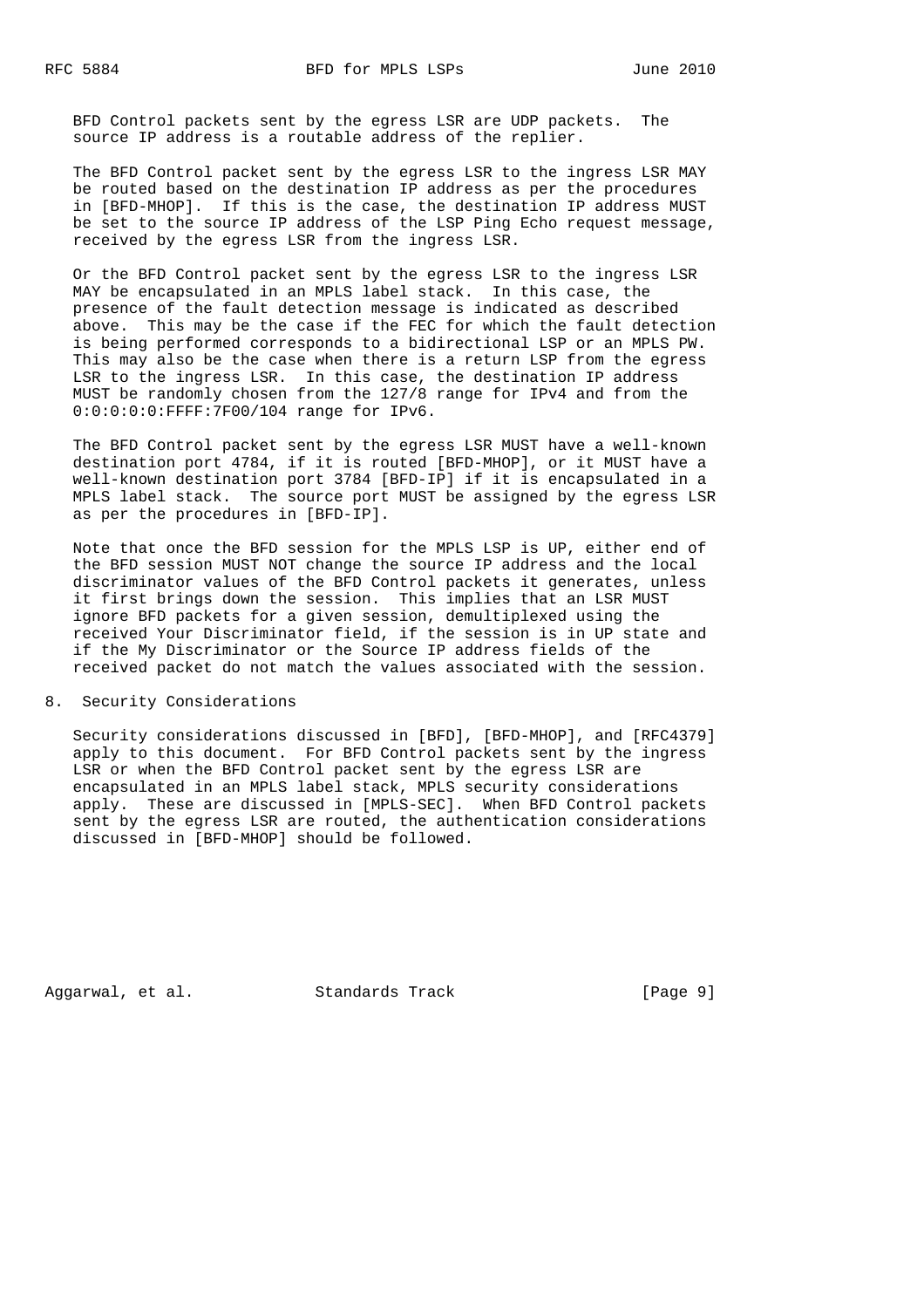# 9. IANA Considerations

 This document introduces a BFD discriminator TLV in LSP Ping. The BFD Discriminator has been assigned a value of 15 from the LSP Ping TLVs and sub-TLVs registry maintained by IANA.

10. Acknowledgments

 We would like to thank Yakov Rekhter, Dave Katz, and Ina Minei for contributing to the discussions that formed the basis of this document and for their comments. Thanks to Dimitri Papadimitriou for his comments and review. Thanks to Carlos Pignataro for his comments and review.

# 11. References

- 11.1. Normative References
	- [BFD] Katz, D. and D. Ward, "Bidirectional Forwarding Detection", RFC 5880, June 2010.
	- [BFD-IP] Katz, D. and D. Ward, "Bidirectional Forwarding Detection (BFD) for IPv4 and IPv6 (Single Hop)", RFC 5881, June 2010.
	- [RFC4379] Kompella, K. and G. Swallow, "Detecting Multi-Protocol Label Switched (MPLS) Data Plane Failures", RFC 4379, February 2006.
	- [RFC2119] Bradner, S., "Key words for use in RFCs to Indicate Requirement Levels", BCP 14, RFC 2119, March 1997.
	- [RFC1122] Braden, R., Ed., "Requirements for Internet Hosts Communication Layers", STD 3, RFC 1122, October 1989.
- 11.2. Informative References
	- [BFD-MHOP] Katz, D. and D. Ward, "Bidirectional Forwarding Detection (BFD) for Multihop Paths", RFC 5883, June 2010.
	- [RFC5085] Nadeau, T., Ed., and C. Pignataro, Ed., "Pseudowire Virtual Circuit Connectivity Verification (VCCV): A Control Channel for Pseudowires", RFC 5085, December 2007.
	- [RFC3209] Awduche, D., Berger, L., Gan, D., Li, T., Srinivasan, V., and G. Swallow, "RSVP-TE: Extensions to RSVP for LSP Tunnels", RFC 3209, December 2001.

Aggarwal, et al. Standards Track [Page 10]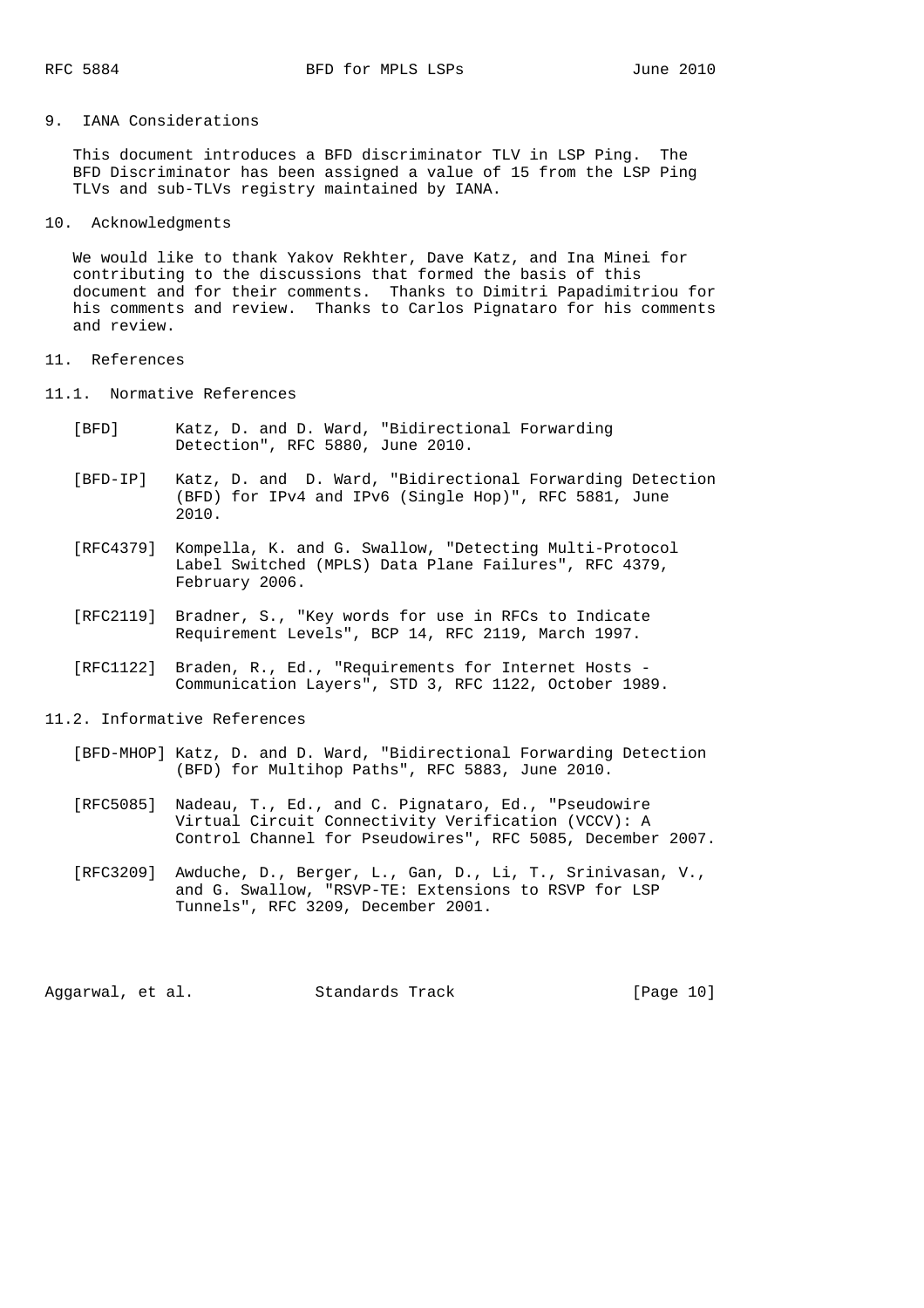- [RFC4090] Pan, P., Ed., Swallow, G., Ed., and A. Atlas, Ed., "Fast Reroute Extensions to RSVP-TE for LSP Tunnels", RFC 4090, May 2005.
- [RFC5036] Andersson, L., Ed., Minei, I., Ed., and B. Thomas, Ed., "LDP Specification", RFC 5036, October 2007.
- [RFC4364] Rosen, E. and Y. Rekhter, "BGP/MPLS IP Virtual Private Networks (VPNs)", RFC 4364, February 2006.
- [L2-VPN] Kompella, K., Leelanivas, M., Vohra, Q., Achirica, J., Bonica, R., Cooper, D., Liljenstolpe, C., Metz, E., Ould- Brahim, H., Sargor, C., Shah, H., Srinivasan, and Z. Zhang, "Layer 2 VPNs Over Tunnels", Work in Progress, February 2003.
- [RFC4447] Martini, L., Ed., Rosen, E., El-Aawar, N., Smith, T., and G. Heron, "Pseudowire Setup and Maintenance Using the Label Distribution Protocol (LDP)", RFC 4447, April 2006.
- [RFC3107] Rekhter, Y. and E. Rosen, "Carrying Label Information in BGP-4", RFC 3107, May 2001.
- [RFC4377] Nadeau, T., Morrow, M., Swallow, G., Allan, D., and S. Matsushima, "Operations and Management (OAM) Requirements for Multi-Protocol Label Switched (MPLS) Networks", RFC 4377, February 2006.
- [MPLS-SEC] Fang, L., Ed., "Security Framework for MPLS and GMPLS Networks", Work in Progress, October 2009.

Aggarwal, et al. Standards Track [Page 11]